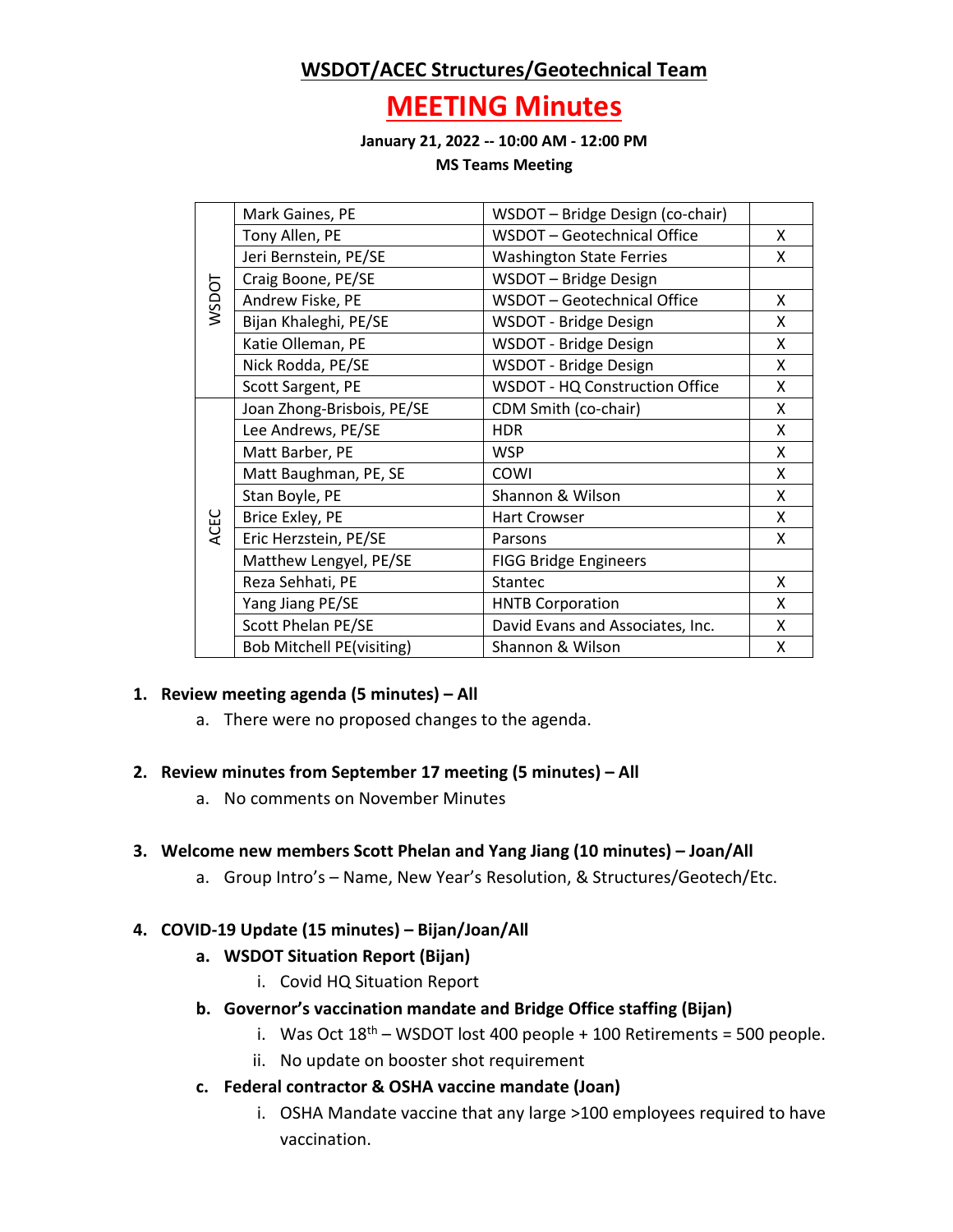- 1. Jan 13th OSHA's mandate blocked.
- ii. Fed required if have federal contract.
	- 1. Unknown future result
- iii. WSDOT requires vaccines.
- iv. Many companies are requiring vaccinations and verification although sometimes this is project specific.

# **d. Return to the office (Bijan/all)**

i. WSDOT Bridge and Structures Office is holding at 25% occupancy - Have held off on further return to office. In the office, masks and social distancing required. Meetings are teams-only (not hybrid) until future notice.

# **e. Travel/conferences (Bijan/all)**

- i. Bijan Khaleghi: Travel to conferences is allowed. Mark Gains, Geoff Swett, and Bijan Khaleghi recently attend TRB.
- ii. Jeri Bernstein: Ferries Structures back to office is also on hold. Most of the office is working from home, except field excursions.
- iii. Andrew Fiske: Very few in WSDOT Geotech office except for field excursions.

# **f. Future ACEC/WSDOT Structures & Geotech meetings (All)**

- i. See end of meeting notes for future dates.
- ii. With regards to meeting length: 2-3 hours is considered acceptable. However, it is requested that attendees plan for meeting to run three hours.

# **5.** S**eismic ground motion directionality effort** (15 minutes) – Reza/All

Reza presented Seismic Ground Motion Directionality last time. Afterwards, Reza asked if there is consensus that there is a lack of clarity and consensus around the topic that is worth pursuing. And if so, how should this be proposed to AASHTO. Since then and during today's meeting it was agreed that this is worth pursuing. The two options of pursuit are: 1) Wait for next AASHTO session and table this topic until then. 2) Simplify the discussion by posing question to AASHTO noting Caltrans approach and seeing what their response is.

It was suggested to include a summary including what Caltrans is doing on the topic along with WSDOT and ODOT. Bijan and Tony suggested to send this as an agenda item to AASHTO T3. Bijan volunteered to send Reza the format for the agenda item for AASHTO. And ACEC/WSDOT will assist Reza in developing the right language for the agenda item.

ACTION: Bijan to provide AASHTO template Reza to draft the agenda items Bijan/Tony to review the draft

- **6. Break (10 minutes)**
- **7. NCHRP Report 949 Proposed AASHTO Guidelines for Performance-Based Seismic Bridge Design (PBSD) (25 minutes) – Presented by Bijan Khaleghi –** (See attachment 1)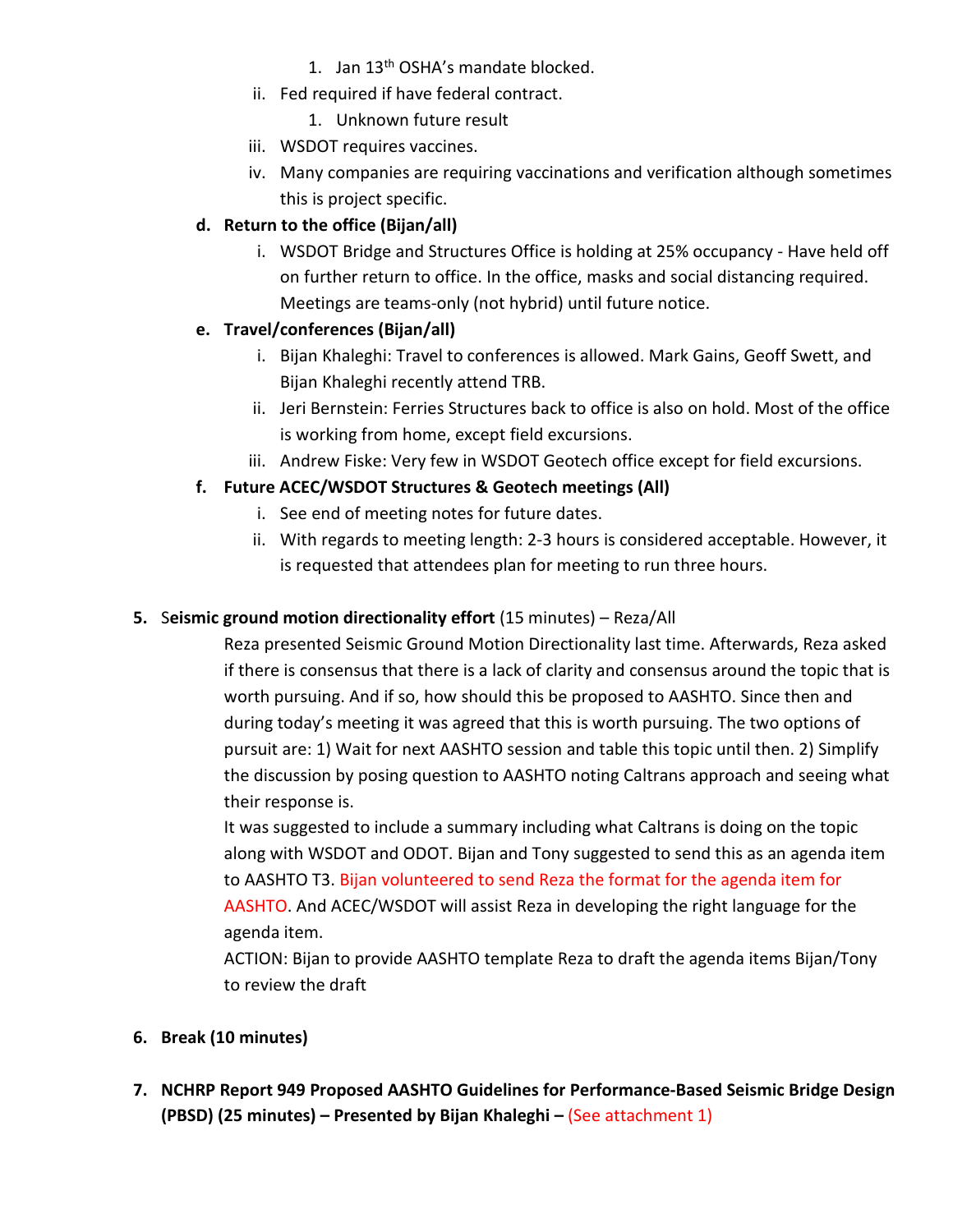- a. Synthesis 440 ID'd gaps. It developed a proposal for Performance Based Seismic Design (PBSD), involving Consultants, DOTs and USGS. NCHRP Research Report 949 is out.
- b. Guide spec not published yet.
- c. NCHRP Report 949 Purposes is to characterize:
	- i. Seismic Hazard, Structural response, Potential damage, and Potential loss
- d. PBSD as a tool covers a lot of things not yet in AASHTO. These include: S.A. Cascadia Subduction Zone, M9 Subduction Mega EQ, Basin effect.
- e. Operational Classification AASHTO LFRD.
	- i. Open to traffic after 100 yr, open to emergency after 1000 yr
- f. PBSD used on a case-by-case basis
- g. Updated Material Modeling to be more accurate
- h. Review of Force base design.
- i. Review of LRFD SGS Displacement-Based Method (DBM) base design
- j. PBSD starts with desired performance and works toward design that delivers that performance
- k. Performance Levels: PL1 Life Safety, PL2 Operational, PL3 Fully Operational
- l. PBSD Flowchart
- m. Intro "Substitute Structure Method" and "Direct Displacement Based Design DDBD"
- n. PBSD allows for innovative materials and systems such as: Shape Memory Allow and Engineered, Cementitious Composites, Self centering using unbonded PT tendons in Bridge in columns, Grade 80 steel and other reinforcement types, UHPC, Fiber Reinforeced Polymer wraps, Alternative dissipator connection technologies.
- o. WSDOT welcomes to disucussion of innovative designs every biennium in particular, WSDOT is pursuing both self-centering columns and tsunami design.

Followed by Q. and A. Excerpt Below

Reza S.Q: How often we will use DDBD?

Is for meeting expected performance directly. Go by that ductility concept. TBD what the advantage is. Guide Spec Appendix B.

- Jeri B. ASCE uses this for ferries. Continuation from ASCE 16 publication. ASCE 61 used by ferries.
- Yang J. Q: When do you anticipate NCHRP 949 become part of AASHTO? Needs to be cleaned up by T3

Bijan: This is intended to always stand alone. Not going to change current code.

- Yang J. Q: Does AASHTO have less authority than Guide Spec? Bijan: Gives owner more of leeway to decide which to use.
- **8. Adding UHPC to WSDOT Bridge Design, Construction, and Specifications (20 minutes) – Presented by Bijan Khaleghi –** (see attachment 2)
	- a. Overview of history of cement. UHPC fist used in 1997.
	- b. WSDOT did development of UHPC mix with WSU and UW.
	- c. UHPC Design Spec on 2023 ballot